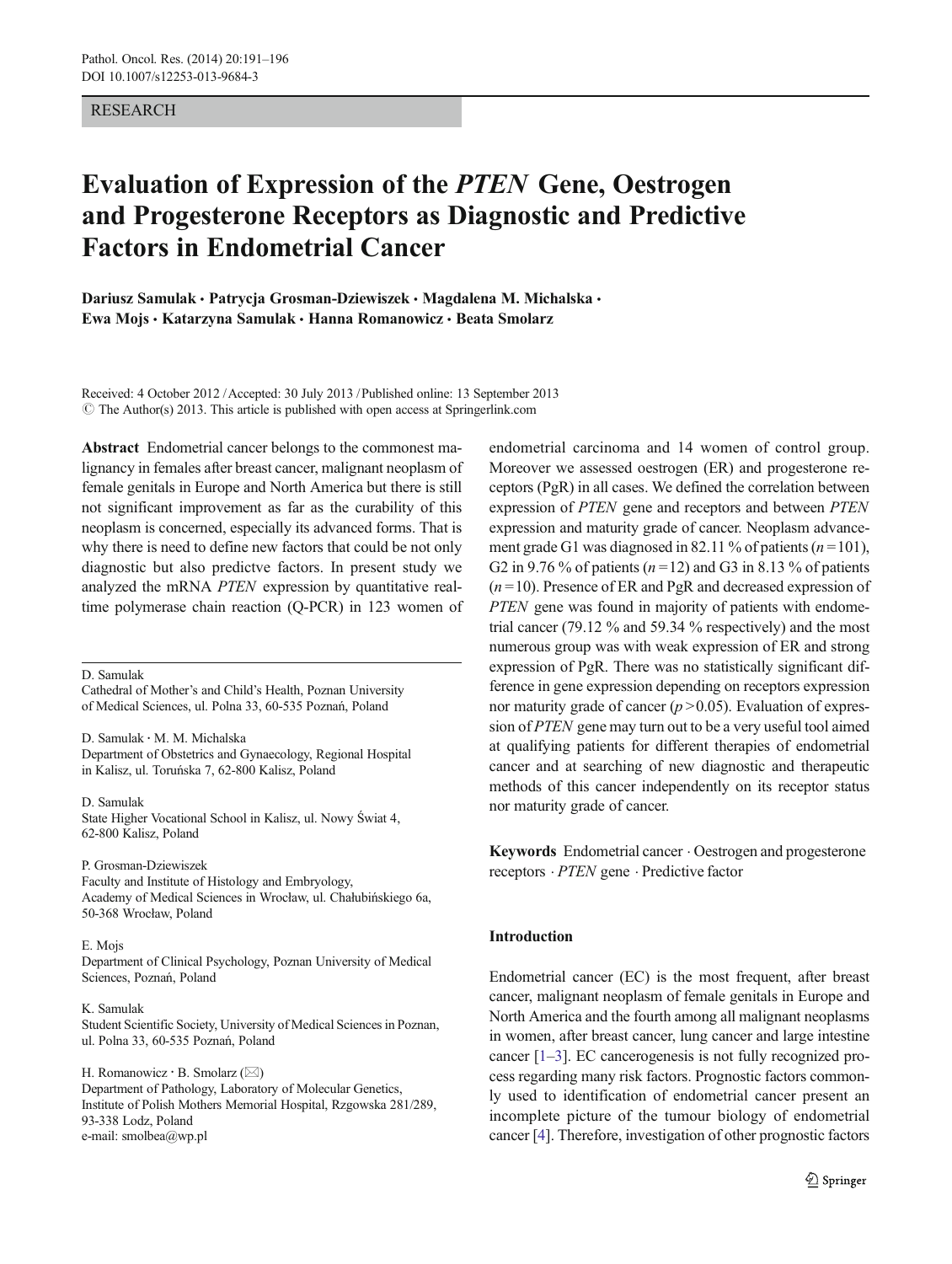is of special clinical relevance, particularly in view of the unexpectedly progressive course of the disease and frequent relapses in some cases. PTEN is the most frequently mutated gene identified yet in endometrial cancers [\[5](#page-4-0), [6](#page-5-0)].

PTEN (Phosphatase and Tensin Homologue) is a supressor gene located in chromosome 10q23. It codes lipid and protein phosphatase (PTEN) and contributes to the control of the proliferation, differentiation and apoptosis process [\[7](#page-5-0)]. The PTEN tumor suppressor gene regulates the oncogenic phosphatidylinositol 3-kinase (PI3K) signaling pathway that is involved in carcinogenesis. Downstream of those two pathways is AKT, a serine-threonine kinase that is regulated by PI3K and influences apoptosis and cell proliferation [\[7](#page-5-0)]. Alterations in the PTEN-PI3K-AKT pathways have been reported for hormone-related tumors among women, including breast, ovarian [\[8](#page-5-0), [9](#page-5-0)] and endometrial [\[5](#page-4-0), [6](#page-5-0)] cancers. Until now it has been found that PTEN mutations are the most frequent genetic changes in endometrial cancer of type I and occur in 25–83 % of tumours, including tumours with microsatellite instability [\[10](#page-5-0)]. PTEN inactivation was described most frequently in early stages of endometrial cancer whilst in other types of neoplasms it occurs in their more advanced stages and is connected with cancer cells metastases [\[11\]](#page-5-0). Due to this fact, PTEN may be a good endometrial cancer marker, already in the early stage of its development [\[12,](#page-5-0) [13\]](#page-5-0).

PTEN expression correlates negatively with neoplasm advancement grade. PTEN mutations, occurring in an early development stage of the tumour, result in lack of cell differentiation, which might be connected with a more aggressive neoplasm type [\[14](#page-5-0), [15\]](#page-5-0).

In light of substantial evidence that the progression of endometrial cancer can be associated with PTEN, it seems reason able to check a possible correlation between the expression of this gene and clinical status of endometrial cancer patients.

# Material and Methods

## Patients

Endometrium was obtained from 137 women who underwent hysterectomy with adnexectomy in the Gynaecological and Obstetric Clinical Hospital of the University of Medical Sciences in Poznan between 2004 and 2006. Tumour tissues were obtained from women with endometrial adenocarcinoma. Clinical data for the patients and histological data were registered. There were 123 women and their mean age was  $60,6\pm$ 10.0 years (range: 34–85 years). Endometrium from agematched, cancer-free women  $(n=14)$  served as control (the mean age  $60,1 \pm 7.6$ ). Endometrial carcinomas were classified according to the criteria of the International Federation of Gynecology and Obstetrics (FIGO). Histological typing and grading were done according to the WHO classification.

Before the surgery each patient underwent a subject examination, a gynaecological examination, an ultrasonographic examination by means of an intravaginal probe and preoperative laboratory tests. Moreover, a conscious written consent to operation and uptake of segments of the endometrium for the sake of scientific research was signed by every patient.

Tissue material obtained after the operation from each patient was divided into two parts. From one part wax blocks were created, and after that specimens for histopathological assessment dyed with hematoxilin and eosin  $(H + E)$ . The other part of the material was frozen in −80 °C. The procedures, used in the study, were approved by the Ethical Committee of the Medical University of Poznań (Poland).

## Evaluation of ER and PR

ER and PR status was determined by immunohistochemical method as part of the routine clinical practice. In this method ready antibodies Monoclonal Mouse Anti-Human Progesterone Receptor Clone PgR 636 and Monoclonal Mouse Anti-Human Oestrogen Receptor α Clone ER 1D5 were used. Using the immunohistochemical assay, tumors were classified as positive if more than 10 % of the cells showed nuclear staining for the receptor. This information was received together with the characteristics of clinical material. Figure 1 shows the quality of immunohistochemical reactions.

### Quantitative Real-Time RT-PCR

Samples were stored at −80 °C until RNA preparation. In the frozen specimens, after isolating RNA (ribonucleic acid) and rewriting it into cDNA (complementary deoxyribonucleic acid) in the reverse transcription reaction, the expression level of the PTEN gene was assessed by means of the real-time PCR (polymerase chain reaction) method. RNeasy Mini Kit by Qiagen, a QuantiTect Reverse Transcription kit by Qiagen, TaqMan Array 96- WellPlates Applied Biosystems with an appropriate set of primers for the examined gene were used.



Fig. 1 ER expression in tumor tissue. IHC staining, original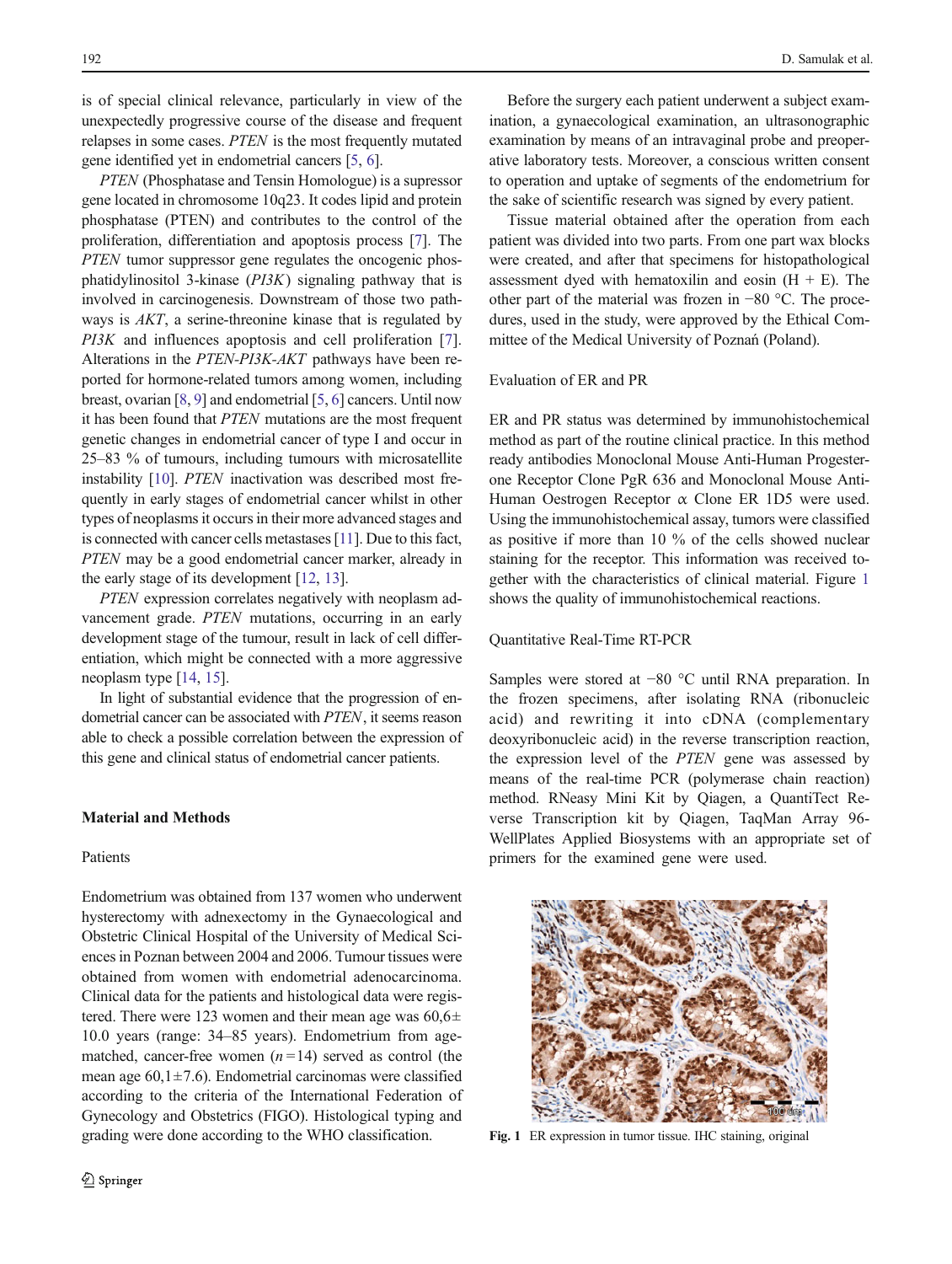18S rRNA (ribosomal ribonucleic acid) constituted the internal control of the reaction. The reaction was repeated three times for each specimen. On the basis of the Ct value (threshold cycle—the number of reaction cycles after which fluorescence exceeds the defined threshold) of the examined gene and of the internal control gene the relative expression level of RNA was calculated according to the  $\Delta\Delta$ Ct (delta, delta Ct) approximation method.

#### Statistical Analysis

The occurrence of statistically significant differences between expression of PTEN gene depending on receptors expression and on neoplasm maturity grade was checked by means of Kruskal—Wallis test.

The tests were carried out after obtaining a consent from the Bioethical Commission of the Academy of Medical Sciences of. Karol Marcinkowski in Poznań (Resolution number 240/04 from 05.02.2004).

The tests were carried out in the Patomorphological Laboratory of the Gynaecological and Obstetric Clinical Hospital of the University of Medical Sciences in Poznań and in the Faculty and Institute of Histology and Embryology of the Academy of Medical Sciences in Wrocław.

The statistical analysis was carried out in the Faculty and Institute of IT (informatics) and Statistics of the University of Medical Sciences in Poznań. For the sake of the analysis STATISTICA v. 8 was used, for multiple comparisons Kruskal—Wallis test was applied, U Mann–Whitney test was used to carry out the descriptive statistics for individual groups.

## **Results**

In the final results of the histopathological examination neoplasm advancement grade G1 was diagnosed in 82.11 % of patients with endometrial cancer  $(n=101)$ , G2 in 9.76 % of patients  $(n=12)$  and G3 in 8.13 % of patients  $(n=10)$ .

In 29 patients with endometrial cancer, it was impossible to mark receptors in the examined material. Out of the remaining 94, in 7 patients the lack of ER was detected and in 2 patients the lack of PgR. Expression of PTEN gene was possible to evaluate in 118 patients with endometrial cancer. Wherefore the number of patients in whom receptors and gene were marked together was 91. Taking these results into accound it was possible to divide patients with endometrial cancer into the following subgroups according to receptor expression intensification level. There were 17 patients in subgroup  $ER++/PgR + (strong expression of ER and strong expression)$ of PgR), 6 patients in subgroup ER++/PgR0 (strong expression of ER and weak or no expression of PgR), 44 patients in ER+/PgR + (weak expression of ER and strong expression of PgR), 17 patients in ER+/PgR0 (weak expression of ER and weak or no expression of PgR), 5 in  $ER0/PgR$  + (no expression of ER and strong expression of PgR) and 2 patients in subgroup ER0/PgR0 (no expression of ER and weak or no expression of PgR). Dependecies of the presence of PTEN expression on the receptor status of patients with endometrial cancer are displayed in Table [1](#page-3-0). In each receptor subgroup it was determined whether *PTEN* gene expression in the examined material was higher or lower than gene expression in the control group. Figure [2](#page-3-0) shows summary of expression of PTEN gene depending on expression of ER and PgR.

By means of the Kruskal—Wallis test for multiple comparisons the occurrence of statistically significant differences between expression of PTEN gene in particular receptor subgroup was checked. No statistically significant difference in the field of the examined parameters was found.

Statistically significant differences between groups G1, G2 and G3 were examined in the event of  $\Delta\Delta$ Ct for gene PTEN. The assumed significance level was  $p \le 0.05$  (Table [2](#page-4-0)).

No statistically significant difference in gene expression depending on neoplasm maturity grade was found.

## Discussion

In this paper, apart from expression of PTEN and ER and PgR receptors in endometrial cancer, the following issues were examined: the occurrence of dependencies between intensification of PTEN expression and expression of receptors as well as the occurrence of statistically significant differences in gene expression depending on malignancy grade G of endometrial cancer.

Loss of PTEN expression is connected, through trail PI3K/ AKT, with loss of control of cell proliferation and apoptosis and with the promotion of neoplasm development [\[16](#page-5-0)] . Reduction of PTEN expression ensues most frequently through point mutations, loss of heterozygosity and promoter hypermethylation [[17\]](#page-5-0). Somatic mutations of *PTEN* are common in endometrial cancer but occur mainly in type I cancer (in ca. 83 %) [\[10](#page-5-0), [18](#page-5-0)–[20](#page-5-0)]. Germinal mutations of *PTEN* occur in Crowden syndrome in 80 % of instances [[21\]](#page-5-0). Loss of heterozygosity occur in 40 % of instances of endometrial cancer [[22](#page-5-0)–[25](#page-5-0)] and hypermethylation in circa 20 %, mainly in highly advanced cancers [\[26\]](#page-5-0). Matias-guiu et al. [\[23\]](#page-5-0) report the occurrence of mutation and reduction of PTEN expression already during the hyperplasia stage. Similar data regarding PTEN inactivation, during the hyperplasia stage with or without atypy, occur in reports of Prat et al. [[24\]](#page-5-0) as well as Doll et al. [[12](#page-5-0)]. Mutter et al. [[11](#page-5-0)] found decreased expression in 75 % of instances of the pre-cancer stage and in 95 % of type I cancer and in 25 % of type II cancer, which let them draw the following conclusion: disorders in PTEN expression are an early incidents in the development process of endometrioid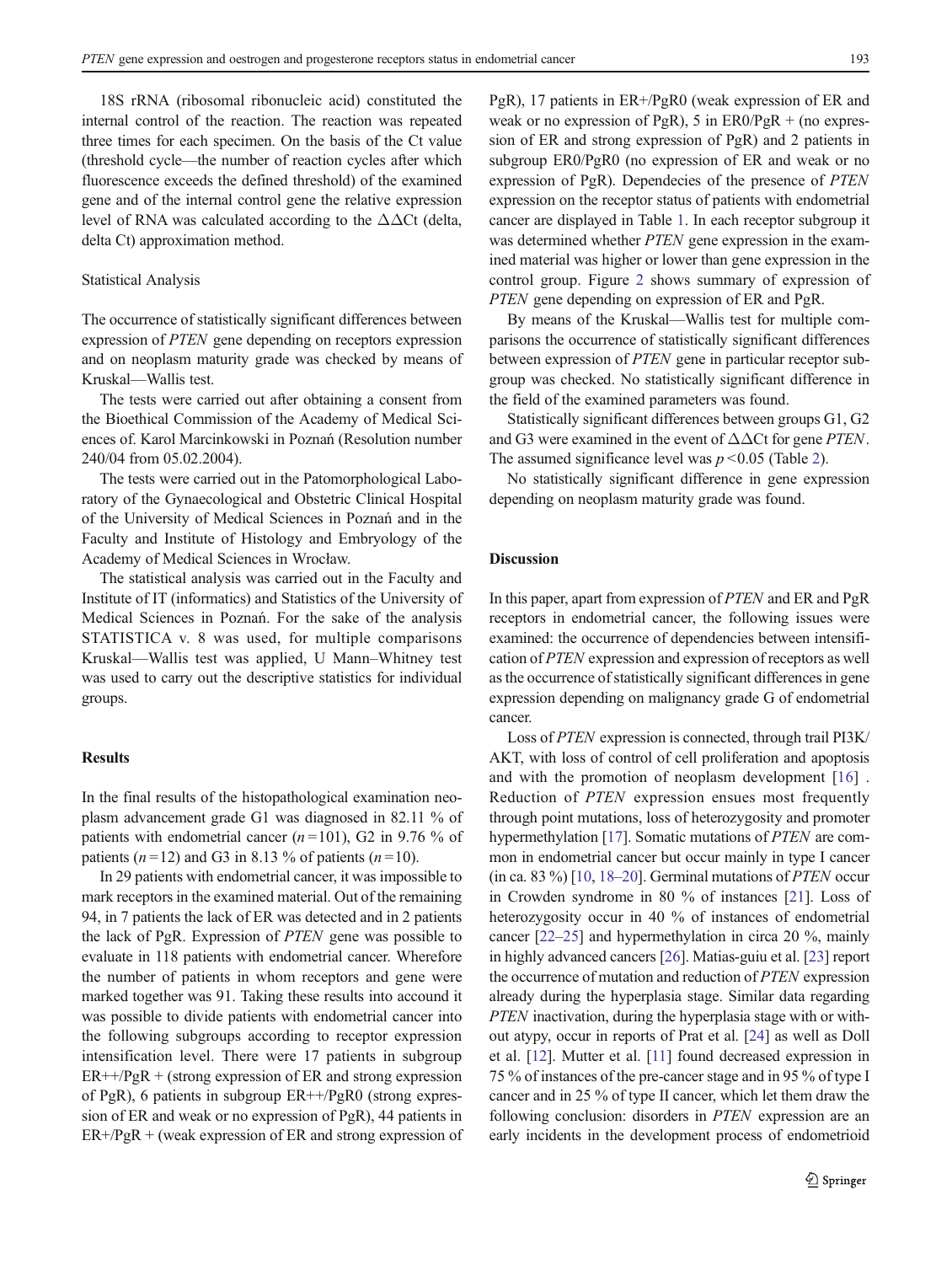| <b>PTEN</b>          | Number $(\%)$ | Number $(\% )$ | $ER+PgR + (n=17)$ $ER+PgR0 (n=6)$ $ER+PgR + (n=44)$ $ER+PgR0 (n=17)$ $ER0/PgR + (n=5)$ $ER0/PgR0 (n=2)$<br>Number $(\%)$ | Number $(\% )$ | Number $(\%)$ | Number $(\% )$ |
|----------------------|---------------|----------------|--------------------------------------------------------------------------------------------------------------------------|----------------|---------------|----------------|
| Increased expression | 16 (94.12)    | 4(66.66)       | 8 (18.19)                                                                                                                | 4(23.53)       | $4(80)$ .     | 1 (50)         |
| Decreased expression | 1 (5.88)      | 2(33.34)       | 36 (81.81)                                                                                                               | 13 (76.47)     | (20)          | 1 (50)         |

<span id="page-3-0"></span>**Table 1** PTEN with altered expression in endometrial cancer patients  $(n=91)$ 

endometrial cancer. Salvesen et al. [\[27](#page-5-0)] found the occurrence of promoter hypermethylation and decreased PTEN expression linked to this fact in 26 out of 138 patients (19 %) with endometrial cancer. Tests showed statistical significance regarding the occurrence of hypermethylation in advanced cancer stages. Latta et al. [\[28\]](#page-5-0) found mutation of gene PTEN both in the normal endometrium exposed to oestrogens, pre-cancer stages as well as endometrial cancer. However, the percentage of patients with decreased expression of PTEN increased with the advancement of changes within the endometrium and amounted to 18–55 % for pre-cancer stages and 26–80 % for cancer. Salvesen et al. [\[29\]](#page-5-0) in their further research reported the presence of mutations in 54 % of incidences of cancer and statistically significant dependency between the occurrence of mutations and young age of patients, low advancement according to FIGO, endometrioid cancer type, high maturity grade G, the occurrence of microsatellite instability as well as poor prognosis. Also Mackay et al. [[30\]](#page-5-0) noticed in their research on 123 patients beneficial prognosis in instances of decreased PTEN expression in women with an advanced endometrial cancer. However, Erkanli et al. [[31\]](#page-5-0), finding more significant reduction of expression in cancers than in hyperplasia or normal endometrium, report the occurrence of statistically significant correlation between the reduction of expression and shorter survival time. Comparisons of expression degree of PTEN depending on neoplasm maturity were made by Inab et al. [[32\]](#page-5-0) as well as Kagan et al. [\[33](#page-5-0)]. They presented data which indicates a statistically significant dependency between maturity grade G and gene expression. Both testes showed more decreased expression in grade G1 and G2 than in G3. Moreover, Kagan found lower PTEN expression in specimens with positive expression of oestrogen and progesterone receptors. This difference was statistically significant. Sobczuk et al. [\[34](#page-5-0)] examining expression of this gene in 70 patients with cancer and 68 with normal endometrium found a significant difference in the reduction of PTEN expression between these two groups. Bogusiewicz et al. [\[35](#page-5-0)] examining among others PTEN expression in 45 women with primary endometrioid endometrial cancer found the reduction of PTEN level in 33 % of incidences and lack of correlation between the reduction of expression of this gene and the occurrence of endometrial cancer.

In this paper decreased expression of gene PTEN was found in 59.34 % of examined patients  $(n=54)$ , which



Fig. 2 Relationship between PTEN and ER and PgR expression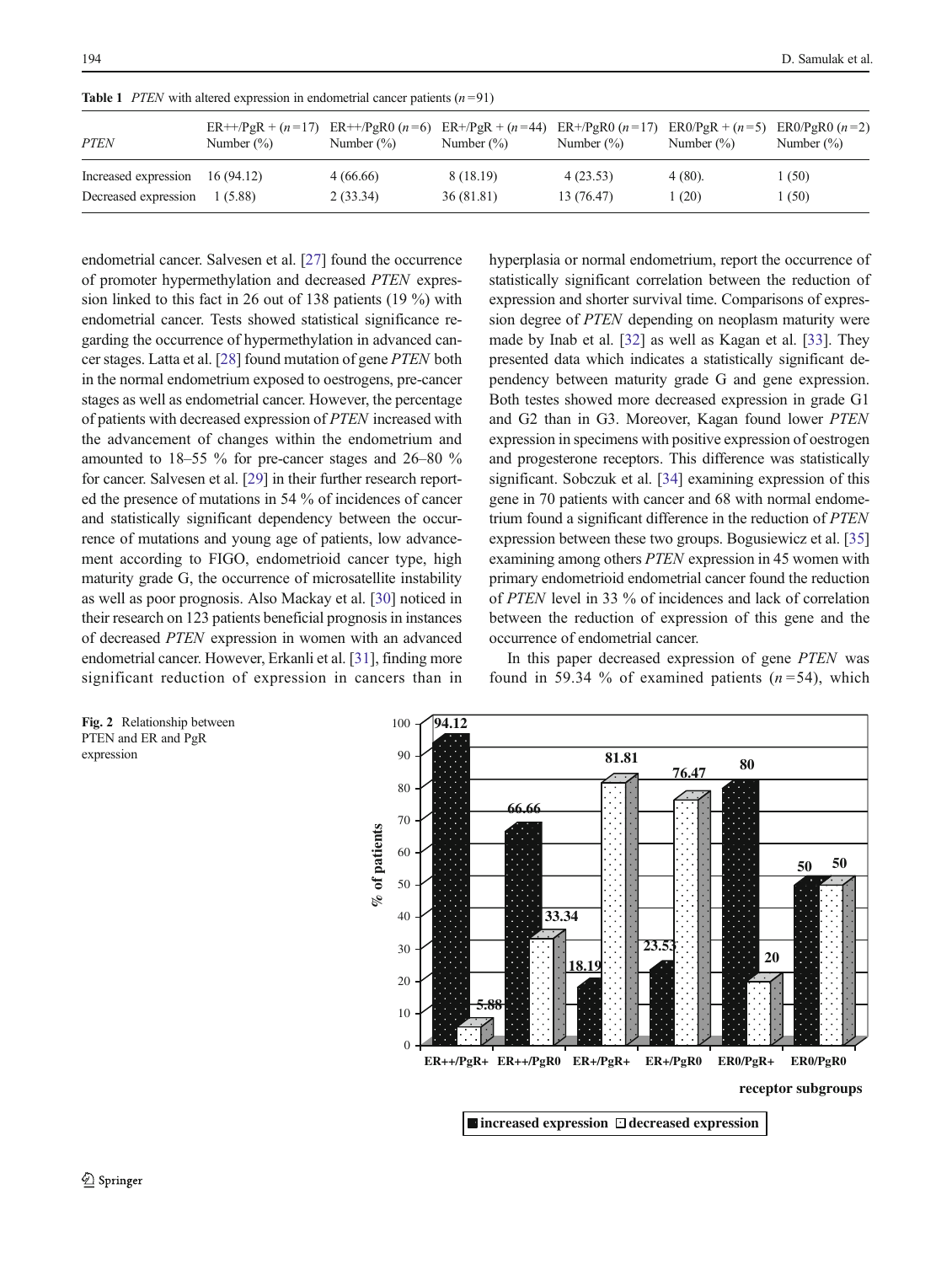|                | Dependent: $\Delta \Delta \text{C}t$ <i>PTEN</i> Value p for multiple comparisons (bilateral);<br>$\Delta \Delta$ Ct PTEN Independent variable<br>(grouping): maturity grade G Kruskal-Wallis:<br>H (2, $N=118$ ) = 5.422665 $p = 0.0664$ |                |                |  |
|----------------|-------------------------------------------------------------------------------------------------------------------------------------------------------------------------------------------------------------------------------------------|----------------|----------------|--|
|                | G <sub>1</sub>                                                                                                                                                                                                                            | G <sub>2</sub> | G <sub>3</sub> |  |
| G <sub>1</sub> |                                                                                                                                                                                                                                           | 0.151903       | 0.855077       |  |
| G <sub>2</sub> | 0.151903                                                                                                                                                                                                                                  |                | 0.076082       |  |
| G <sub>3</sub> | 0.855077                                                                                                                                                                                                                                  | 0.076082       |                |  |

<span id="page-4-0"></span>Table 2 Analysis of PTEN gene expression according to histological stage of endometrial cancer

confirms the thesis about the contribution of these gene to pathogenesis of endometrial cancer. However, a significant difference was noticed between the percentage of patients with overexpression and decreased expression of gene PTEN in individual receptor subgroups. Low expression was found in 76.47 % of patients from subgroup ER+/PgR0 and in 81.81 % of women from subgroup ER+/PgR+. In subgroups  $ER++/PgR+$ ,  $ER++/PgR0$  and  $ER0/PgR +$  the amount of PTEN mRNA was decreased in 5.88 %, 33.34 % and 20 % of incidences respectively, which in comparison with world reports is not without any meaning either. Subgroup ER0/ PgR0, in which 50 % of patients had decreased expression, requires some explanations. However, due to the fact that this subgroup includes only 2 people, the results might not be reliable. Despite such a big percentage of patients with decreased expression of gene PTEN no statistically significant dependency regarding histological maturity grade has been found.

In research on the theory based on molecular rules of development of endometrial cancer attention has been drawn to a group of pharmaceuticals being mTOR inhibitors. mTOR (mammalian target of the rapamycin) is a protein (serine/threonine protein kinase) which constitutes a part of the trail regulating cell proliferation, growth and apoptosis (mTOR-AKT-PI3K-PTEN). In vitro tests showed sensitivity of endometrial cancer cells with PTEN inactivation to mTOR inhibitors. It happens because loss of PTEN leads to activation of many trails enhancing the activity of mTOR and at the same time uncontrolled cell growth [\[36\]](#page-5-0). Pharmaceuticals in this group include: temsirolimus (CCI-779), everolimus (RAD001) and deforolimus (AP23573) [[10](#page-5-0)]. In tests carried out in 19 patients in an advanced endometrial cancer stage a partial response to treatment in 5 women (26 %) was found as well as inhibition of the development of the disease in 12 patients (63 %) [[36](#page-5-0), [37\]](#page-5-0). Other pharmaceuticals that are taken into account whenever PTEN expression is decreased include PI3K inhibitors (enzastaurin) and AKT in-hibitors (triciribine) [\[10\]](#page-5-0). Due to this fact it seems justified to evaluate expression of PTEN and to begin a therapy based on this evaluation in patients suffering from endometrial cancer, especially in advanced incidences where other methods become ineffective or impossible to carry out.

Tests regarding expression of PTEN gene presented in this paper are in most cases compliant with the results obtained by other scientists and indicate their significant usefulness in the process of search for new endometrial cancer therapeutic methods as well as create new possibilities regarding use of PTEN markers as a predictive factor. However, it is a novelty to compare gene expression in hormone-dependent and hormone-independent groups. This gives a possibility to work out a treatment method individualized for each patient by means of e.g. mTOR inhibitors, PI3K inhibitors and AKT inhibitors as well as hormonotherapy.

# **Conclusions**

- 1. Decreased expression of PTEN gene and expression of oestrogen and progesterone receptors occurs in the majority of patients with endometrial cancer.
- 2. Expression of PTEN gene and oestrogen and progesterone receptors is not dependent on each other.
- 3. Expression of PTEN gene is not dependent on the maturity grade of cancer.
- 4. Evaluation of expression of PTEN gene may turn out to be a very useful tool aimed at qualifying patients for different therapies of endometrial cancer and at searching of new diagnostic and therapeutic methods of this cancer, especially in relation with rare neoplasms and those with a poor prognosis, independently on their receptor status nor maturity grade of cancer.

Conflict of Interest Statement Authors declare that they have no conflict of interest.

Open Access This article is distributed under the terms of the Creative Commons Attribution License which permits any use, distribution, and reproduction in any medium, provided the original author(s) and the source are credited.

#### **References**

- 1. Ferlay J, Bray F, Pisani P, Parkin DM (2004) GLOBOCAN, 2002. Cancer incidence, mortality and prevalence worldwide. IARC CancerBase. IARC Press, Lyon
- 2. Jemal A, Murray T, Ward E, Samuels A, Tiwari RC, Ghafoor A et al (2005) Cancer statistics 2005. CA Cancer J Clin 55:10–30
- 3. Bray F, Loos AH, Oostindier M, Weiderpass E (2005) Geographic and temporal variations in cancer of the corpus uteri: incidence and mortality in pre- and postmenopausal women in Europe. Int J Cancer 117:123–131
- 4. Salvesen HB, Akslen LA (2002) Molecular pathogenesis and prognostic factors in endometrial carcinoma. APMIS 110:673–689
- 5. Hayes MP, Wang H, Espinal-Witter R, Douglas W, Solomon GJ, Baker SJ, Ellenson LH (2006) PIK3CA and PTEN mutations in uterine endometrioid carcinoma and complex atypical hyperplasia. Clin Cancer Res 12:5932–5935